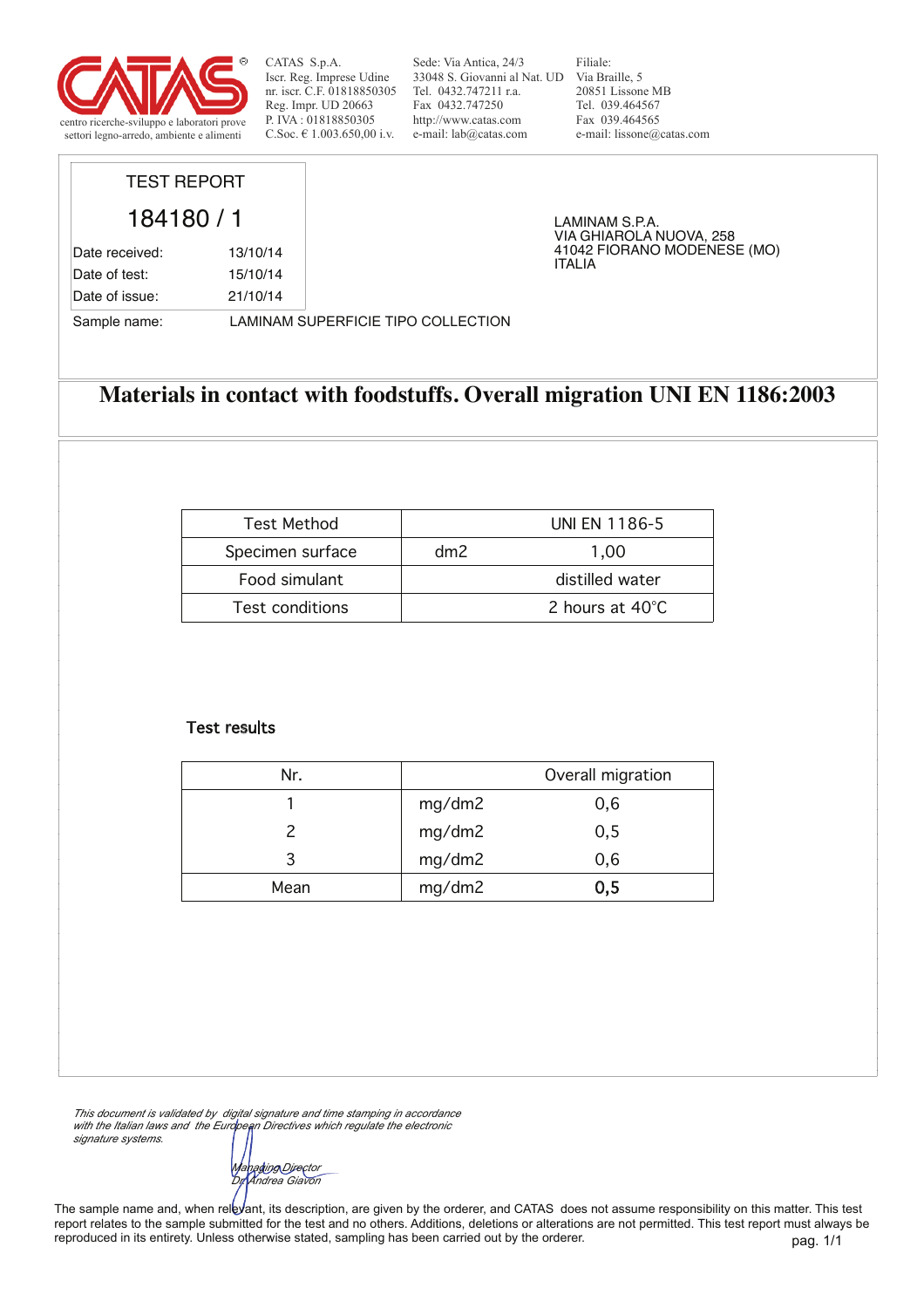

Sede: Via Antica, 24/3 33048 S. Giovanni al Nat. UD Via Braille, 5 Tel. 0432.747211 r.a. Fax 0432.747250 http://www.catas.com e-mail: lab@catas.com

Filiale: 20851 Lissone MB Tel. 039.464567 Fax 039.464565 e-mail: lissone@catas.com

VIA GHIAROLA NUOVA, 258 41042 FIORANO MODENESE (MO)

LAMINAM S.P.A.

ITALIA

## TEST REPORT

184180 / 2 Date received: 13/10/14 Date of test: 16/10/14 Date of issue: 21/10/14

Sample name: LAMINAM SUPERFICIE TIPO COLLECTION

## **Materials in contact with foodstuffs. Overall migration UNI EN 1186:2003**

| <b>Test Method</b>     |     | UNI EN 1186-5        |
|------------------------|-----|----------------------|
| Specimen surface       | dm2 | 1.00                 |
| Food simulant          |     | Acetic Acid 3% (m/V) |
| <b>Test conditions</b> |     | 2 hours at 40°C      |

### Test results

| Nr.  |        | Overall migration |
|------|--------|-------------------|
|      | mg/dm2 | 0,6               |
|      | mg/dm2 | 0,6               |
| 3    | mg/dm2 | 0, 5              |
| Mean | mg/dm2 | 0,6               |

*This document is validated by digital signature and time stamping in accordance with the Italian laws and the European Directives which regulate the electronic signature systems.*

*Managing Director Dr. Andrea Giavon*

The sample name and, when relevant, its description, are given by the orderer, and CATAS does not assume responsibility on this matter. This test report relates to the sample submitted for the test and no others. Additions, deletions or alterations are not permitted. This test report must always be reproduced in its entirety. Unless otherwise stated, sampling has been carried out by the orderer.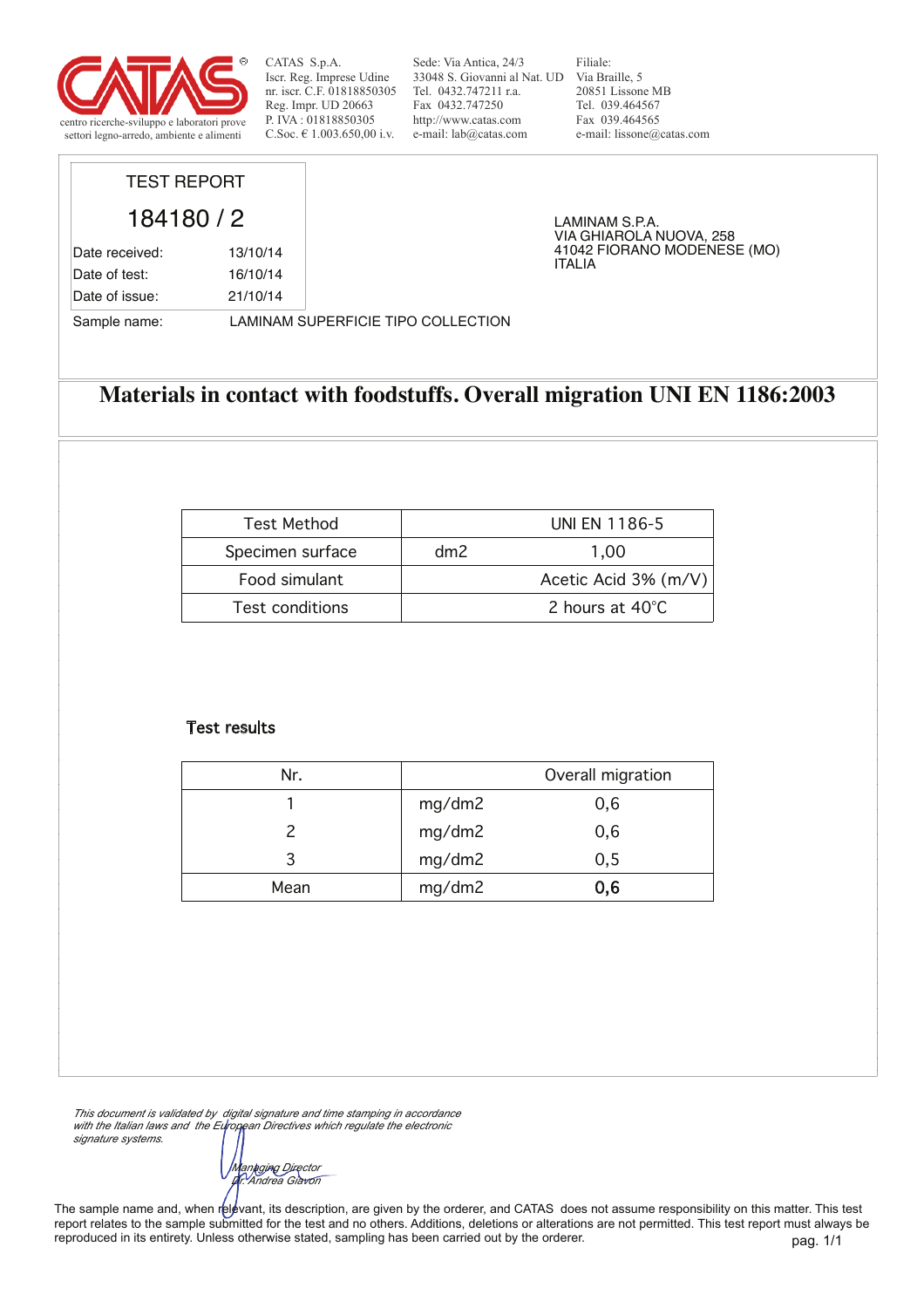

Sede: Via Antica, 24/3 33048 S. Giovanni al Nat. UD Via Braille, 5 Tel. 0432.747211 r.a. Fax 0432.747250 http://www.catas.com e-mail: lab@catas.com

Filiale: 20851 Lissone MB Tel. 039.464567 Fax 039.464565 e-mail: lissone@catas.com

VIA GHIAROLA NUOVA, 258 41042 FIORANO MODENESE (MO)

LAMINAM S.P.A.

ITALIA

# TEST REPORT

184180 / 3 Date received: 13/10/14 Date of test: 17/10/14 Date of issue: 21/10/14

Sample name: LAMINAM SUPERFICIE TIPO COLLECTION

## **Materials in contact with foodstuffs. Overall migration UNI EN 1186:2003**

| <b>Test Method</b>     |     | UNI EN 1186-5        |
|------------------------|-----|----------------------|
| Specimen surface       | dm2 | 1.00                 |
| Food simulant          |     | Ethanol $10\%$ (V/V) |
| <b>Test conditions</b> |     | 2 hours at 40°C      |

### Test results

| Nr.  | Overall migration |     |
|------|-------------------|-----|
|      | mg/dm2            | 0,4 |
|      | mg/dm2            | 0,4 |
| 3    | mg/dm2            | 0,4 |
| Mean | mg/dm2            | 0,4 |

*This document is validated by digital signature and time stamping in accordance with the Italian laws and the European Directives which regulate the electronic signature systems.*

*Managing Director Dr. Andrea Giavon*

pag. 1/1 The sample name and, when relevant, its description, are given by the orderer, and CATAS does not assume responsibility on this matter. This test report relates to the sample submitted for the test and no others. Additions, deletions or alterations are not permitted. This test report must always be reproduced in its entirety. Unless otherwise stated, sampling has been carried out by the orderer.